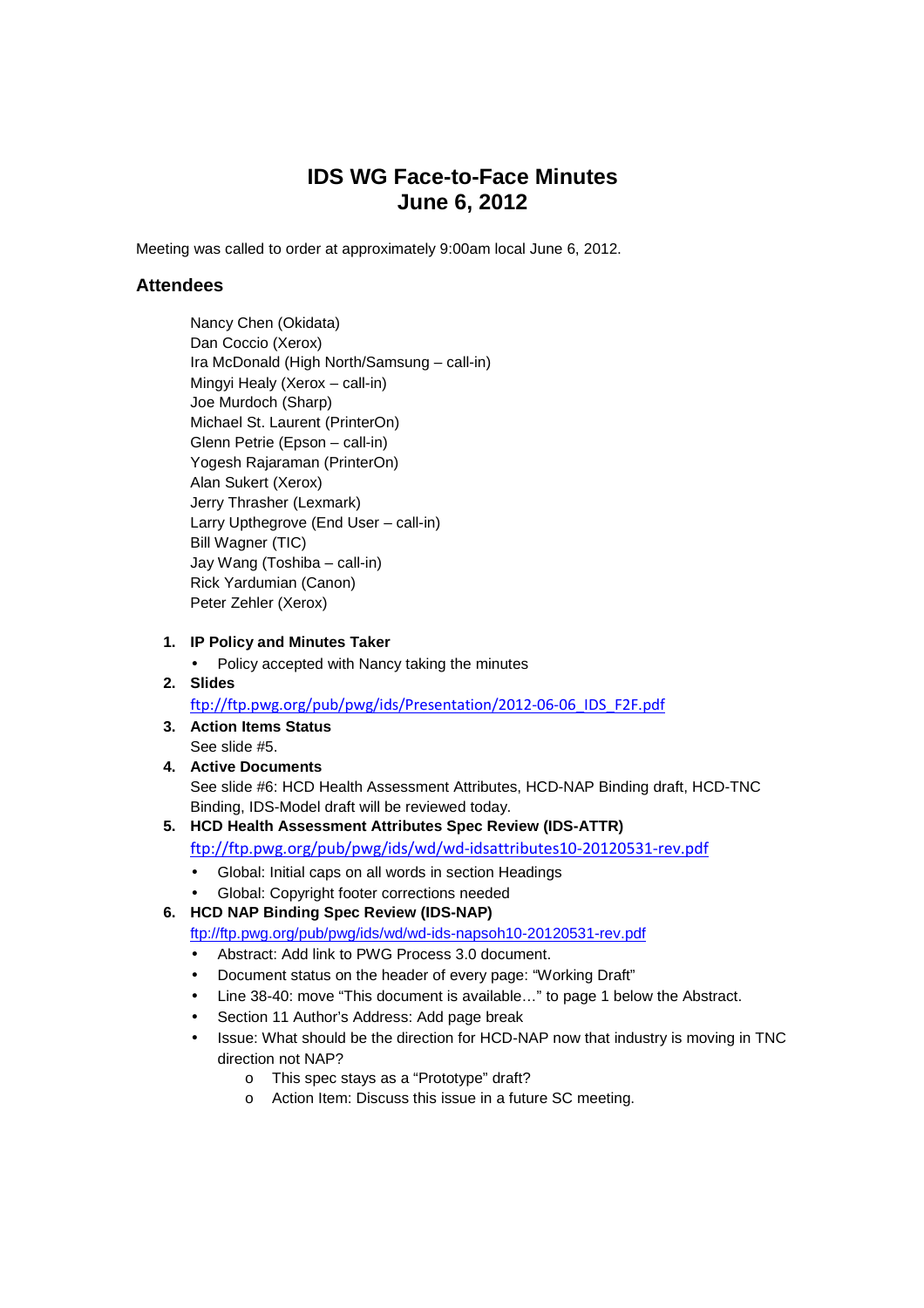- Attribute grouping issue: How do we want to handle multiple collections of related information ?
	- o Example is multiple firmware versions, where complete firmware version information includes Firmware Name, Firmware Version, FirmwareStringVersion and FirmwarePatches
	- o Conclusion: Address this issue in TNC/NEA binding spec. Make a note in this spec as a reminder that this issue should be addressed.
- **7. TNC/NEA Binding Spec Review (HCD-TNC)**

ftp://ftp.pwg.org/pub/pwg/ids/wd/wd-ids-tnc10-20120422-rev.pdf

- TNC/NEA spec status update:
	- o The first draft of version 2.0 IF-T for TLS (equivalent to NEA PT-TLS spec) is now out for internal comment in TCG fast track forward. TCG TNC spec releases will be in parallel with the RFC releases of NEA PT specs.
	- o PT-EAP is now widely deployed in open source and commercial products by Cisco, Microsoft, and others using NAC model. But PT-EAP has the issue of packet size limitation.
	- o TNC now put all focus on PT-TLS which facilitates continuous, periodic health monitoring and reassessment. PT-TLS is being strongly pushed by US National security agency and agency from European comparable community as the next generation TNC to use it for continuous health monitoring of devices including those previously never being assessed (e.g. application servers, file servers). NIST is also interested in continuous, periodic health monitoring of all network attached device including infrastructure devices such as routers
- Global changes: Separate lines for a), b), c)…, or 1), 2), 3),… etc.
- NOSKIP: if you do not understand this attribute, do not assess and fail the assessment.
- Line# 557: typo correction "Attibute" => "Attribute"
- Global: Should PWG attributes that are duplicates of TNC mandatory attributes be NOSKIP?
	- o In TNC, mandatory automatically means NOSKIP must be evaluated. SKIP means can ignore the attribute. For PWG duplicates, they must be SKIP to avoid "failing" evaluation when it's already evaluated in TNC and PWG evaluator which does not understand these attributes can simply fail them.
	- o Conclusion: replace NOSKIP with SKIP in all PWG attributes. Add an explanatory paragraph at the beginning of Mandatory Attributes or Section 5: All PWG attributes either SHOULD/MUST NOT specify NOSKIP over the wire which forces PWG-specific validator to be present.
- Section 5.1.9:
	- o Delimiter: Use 'CR' 'LF' pair as the delimiter of the multi-string values within a single attribute. Declare this at the beginning of the spec: "Do not use this in any attribute value itself."
	- o Correction in HCD-Attribute spec: in FirmwarePatches attribute description "Note: Any firmware patches applied to the HCD MUST **NOT** result in a change in the FirmwareVersion attribute."
	- o Should FirmwarePatches be mandatory?
		- Optional in layer 2 protocol (PT-EAP), but Mandatory in layer 4 (PT-TLS). Mandating in PT-EAP could fail if the patches is longer than 1500 bytes.